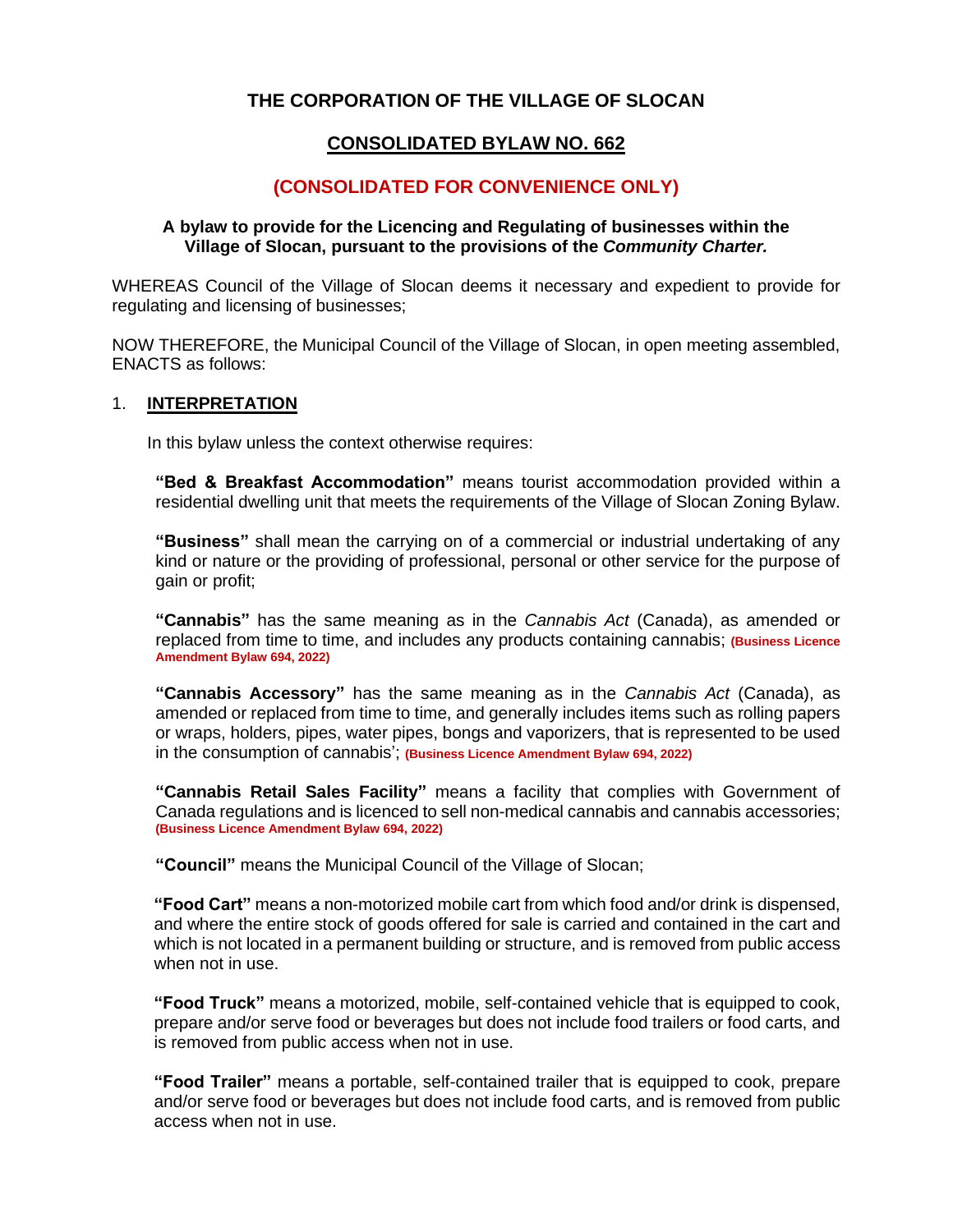**"Home-Based Business"** shall mean the carrying on of a business within the primary dwelling unit in a residential zone;

**"Licence Inspector"** means a person, or his/her designate, appointed by Council for the purpose of enforcing and carrying out the provisions of this bylaw and includes Building Inspectors and Bylaw Enforcement Officers.

**"Miscellaneous Business"** shall mean any business not based in a permanent building within the Village of Slocan (other than a Mobile Food Vendor);

**"Mobile Food Vending"** means the operation of a food service business from a food cart, food trailer, or food truck, for the purpose of vending food and non-alcoholic beverages.

**"Non Resident Business"** means a business, other than a resident business, carried on in the Village, or with respect to which any work or service is performed in the Village;

**"Person"** includes a corporation, partnership, proprietorship, firm and the personal or other legal representative of a person to whom the context may apply under this bylaw.

**"Resident Business"** shall mean a business carried on, in or from premises within the Village;

**"Vacation Rental Unit"** means a single family dwelling or a detached accessory residence used for the purpose of tourist accommodation and intended to be a temporary residential unit for tourists or other members of the travelling public, and meets the requirements of the Village of Slocan Zoning Bylaw.

**"Village"** shall mean the Corporation of the Village of Slocan.

#### **2. LICENSING**

- (a) Council shall:
	- (i) require an owner or operator of a business to hold a valid and subsisting licence for carrying on a business;
	- (ii) fix and impose licence fees for licences; and
	- (iii) provide for the collection of licence fees and the granting, issuing and transferring of licences.
- (b) Council may establish areas within the Village of Slocan in which licenced mobile vendors may operate and may make such regulations for mobile vending as it deems appropriate and necessary.

#### **3. EXEMPTIONS**

- (a) The following non-resident businesses are not required to hold a licence under this bylaw:
	- (i) commercial travelers offering for sale or selling merchandise to merchants for resale by them in the ordinary course of their businesses;
	- (ii) owners or operators of carriers other than taxicabs who either pick up passengers or chattels in the Village for discharging or delivering outside the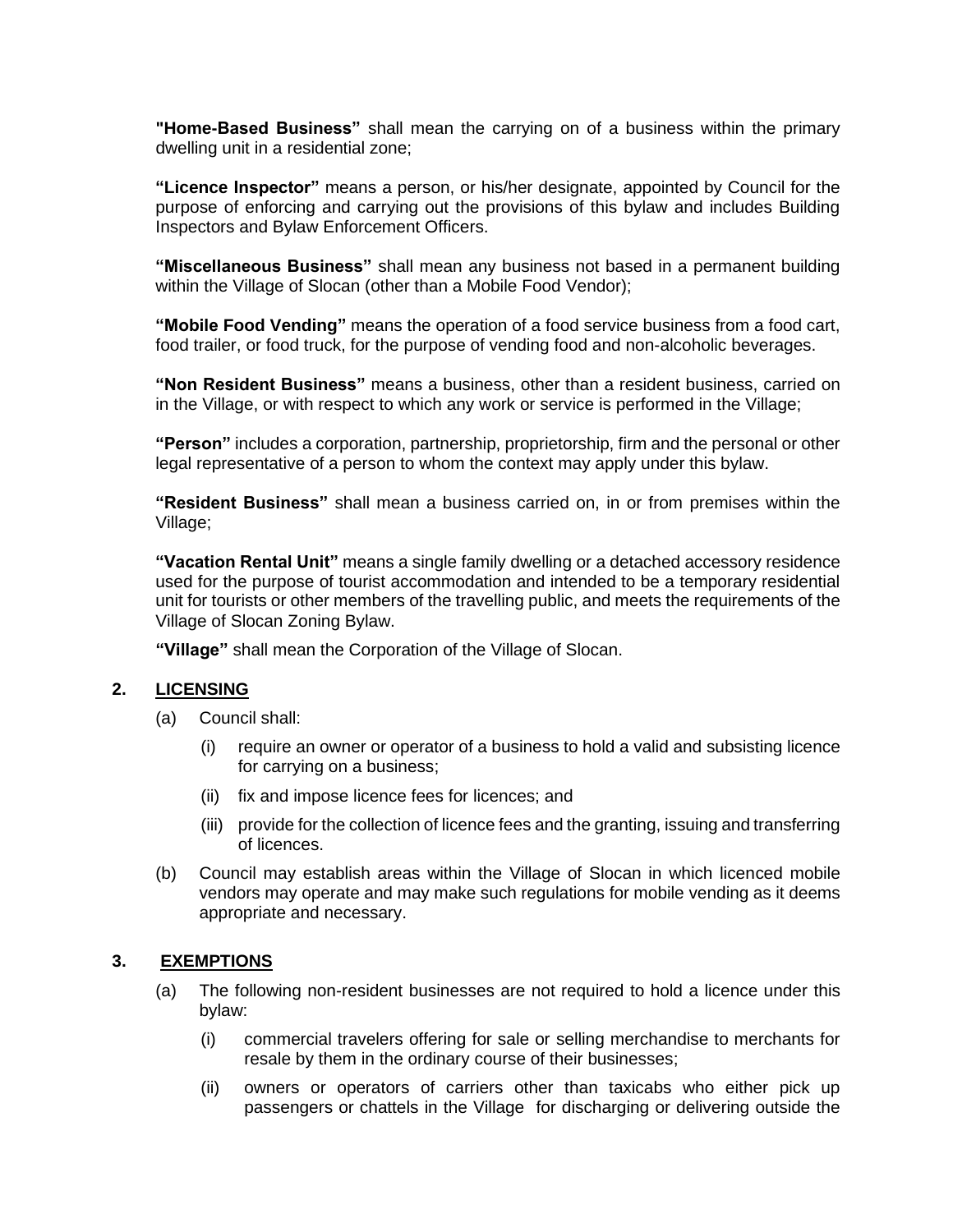Village or deliver in the Village passengers or chattels picked up outside the Village, or both;

- (iii) owners or operators of non-resident taxicabs who only discharge passengers in the Village;
- (iv) owners or operators of retail businesses who only deliver commodities sold by them in the ordinary course of business and pick up commodities being returned or exchanged;
- (v) a wholesaler, manufacturer or processor who is only in the business of offering for sale or selling his own merchandise and delivering it in his own vehicle to merchants for resale by them in the ordinary course of their businesses;
- (vi) a person practicing a profession governed by a special act unless he regularly and generally carries on business in the Village;
- (vii) an itinerant seller, as defined by the *Consumer Protection Act*, who furnishes and maintains security pursuant to that *Act* is exempt from Section 10 of this bylaw;
- (viii) It is also a condition of an itinerant retail business licence that the sellers only sell their goods and wares from commercially zoned property, provided that written permission is obtained from the owner / agent prior to issuance of the business licence.
- (b) No licence is required under this bylaw with respect to any performance, concert, exhibition or entertainment, the entire proceeds of which, above actual bona fide expenses, are donated to any charitable purpose.
- (c) No licence is required under this bylaw by a non-profit organization or service club whose revenues are used solely for charitable or benevolent purposes.

## **4. INSPECTOR**

(a) Duties

The Licence Inspector may:

- (i) administer this bylaw and any amendment made thereto;
- (ii) keep records of applications made and licences issued pursuant to this bylaw and may keep copies of all documents related to the administration of this bylaw; and
- (iii) be deemed to have authority to enforce this bylaw and to pursue legal action against the owners or agents of those businesses that neglect to do or refrain from doing anything that is required to be done by the provisions of the bylaw.

#### (b) Powers

The Licence Inspector:

- (i) shall have the power to grant, issue or transfer licences as hereinafter provided;
- (ii) is authorized to carry out the administrative procedures in this bylaw and to require such additional information as may be deemed necessary when dealing with any applicant for a licence pursuant to this bylaw;
- (iii) may approve all premises on or upon which the applicant for a licence proposes to carry on a business and/or all vehicles used in connection herewith prior to granting such licence and the Licence Inspector may, at his/her discretion, also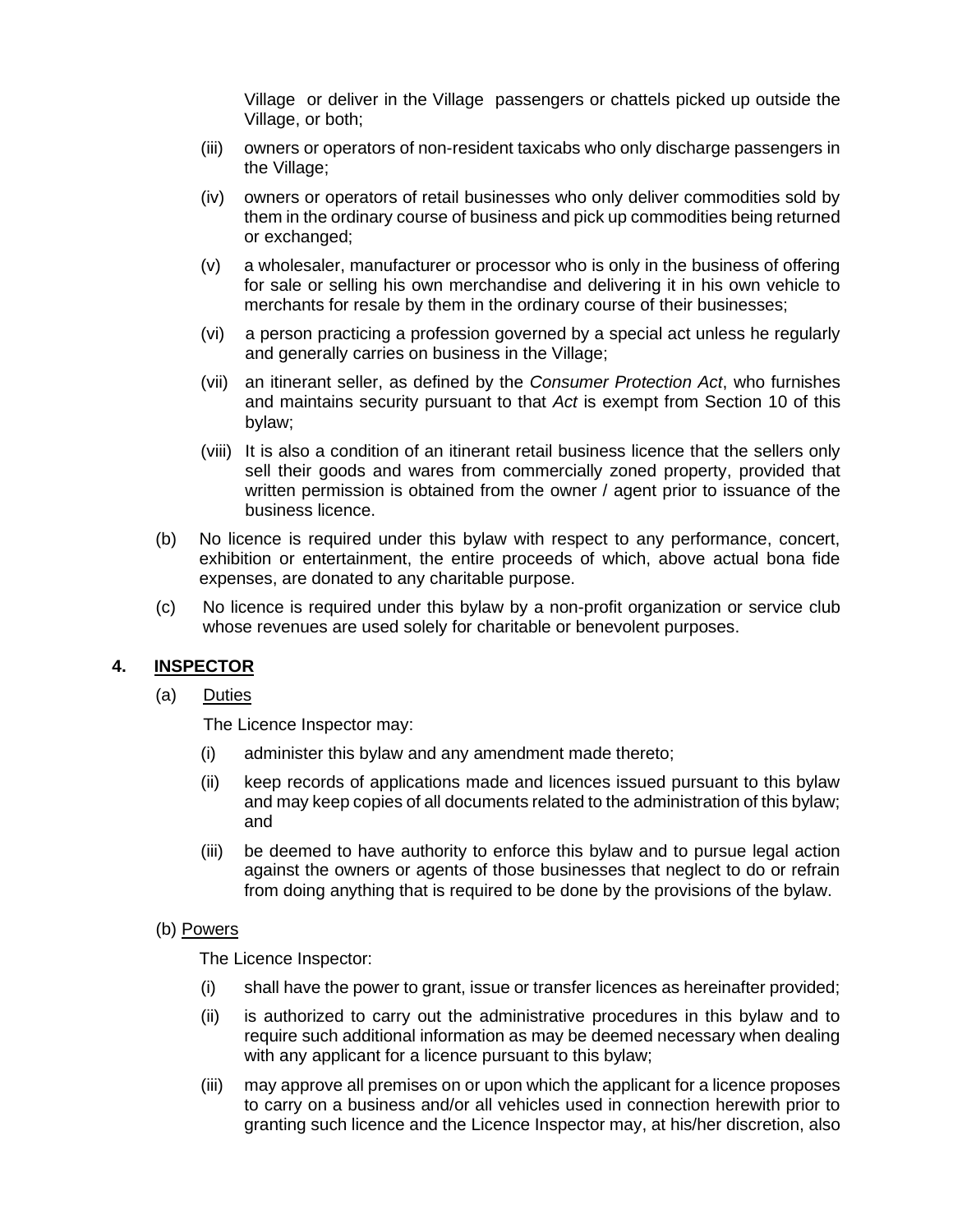require such premises or vehicles to be approved by the Medical Health Officer, the Building Inspector, the Fire Chief, the Chief Constable, any Provincial or Municipal Officer, or any one of them, as he deems fit;

- (iv) notwithstanding (iii) above, the Licence Inspector shall require all food service operators to provide evidence of approval from the Health Inspector before issuance of a business licence;
- (v) may suspend for such period as he may determine any licence issued pursuant to this bylaw if the holder thereof:
	- 1) is convicted of an offence indictable in Canada;
	- 2) is convicted of any offence under any Municipal Bylaw or Statute of the Province in respect of the business for which he is licensed or with respect to the premises named in his licence;
	- 3) has, in the opinion of the Licence Inspector, conducted his business in a manner or performed a service in a manner or sold, offered for sale, displayed for sale, or distributed to a person actually or apparently under the age of nineteen years anything that may be harmful or dangerous to the health or safety of such person;
	- 4) has, in the opinion of the Licence Inspector, been guilty of such gross misconduct in respect of the business or with respect to the premises named in his licence as to warrant the suspension of his licence;
- (vi) The Licence Inspector shall be permitted by every licensee under this bylaw to reasonable access to the premises for the purpose of determining the fitness of the premises for a licence pursuant to this bylaw.

# **5. LICENCES**

## (a) Requirements

The following requirements shall be in effect:

- (i) Every person carrying on, maintaining, owning or operating within the Village any profession, business, trade, occupation, calling, undertaking or thing shall hold a subsisting licence therefore from the Village and shall pay therefore the fee specified in the current Village of Slocan Fees and Charges Bylaw in respect thereof, which fee shall in all cases be paid in advance.
- (ii) A separate licence is required for each location where a business operates within the Village.
- (iii) Every licence issued, pursuant to the provisions of this bylaw, shall state that the name of the holder thereof is licenced to carry on the profession, business, trade, occupation, calling, undertaking or thing stipulated therein in a lawful manner for the period specified at the place stated therein.
- (iv) Every licence issued under this bylaw shall be in the form prescribed from time to time and each person shall post the same and keep the same posted in a conspicuous place on the premises or on the thing or article in respect of which the licence is issued, and in the case where the holder thereof has no business premises, such licence shall be carried upon his person at all times when he is engaged in the business for which the licence is issued in the Village. Any person failing to post up the licence and keep the same posted as aforesaid shall be guilty of an offence and liable for the penalty as herein provided.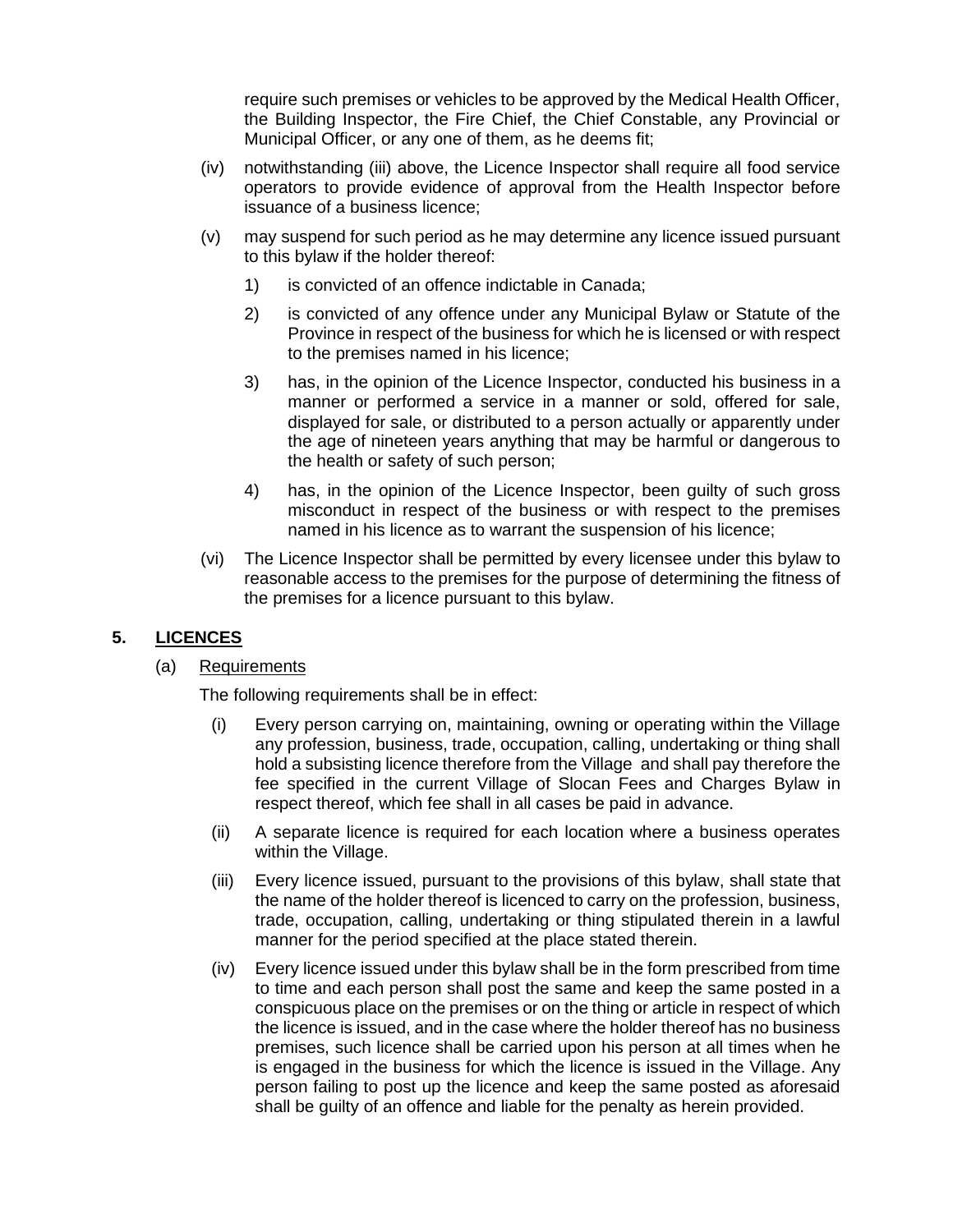- (v) All business licences issued under this bylaw shall be granted as annual licences for each calendar year. The annual business licence fee prescribed in the current Village of Slocan Fees and Charges Bylaw shall be one-half the year's fee for a person who becomes liable to be licensed after the 30th of June in any year.
- (vi) No refund of the annual licence fee shall be made because the licensee ceases to do business at any time. A licence fee shall be refunded only if the application is withdrawn prior to issuance of the business licence, or if issuance of a business licence is refused.
- (vii) A business licence is not a representation or warranty that the licenced business complies with the bylaws of the Village or with any other regulations or standards.
- (viii) Every holder of a licence to carry on the business of owning, operating or maintaining one or more vending machines shall keep a notice affixed to each machine stating his name, address and telephone number.
- (ix) Every person licensed as a Contractor shall, on the written request of the Licence Inspector, provide a list of all sub-trades engaged on each specific job on a form prescribed by the Licence Inspector. Failure, neglect or refusal to submit such list within two weeks of delivery of each written request shall be an infraction of the bylaw and render such liable to the penalties hereby imposed.
- (x) Every holder of a licence shall notify the Licence Inspector of any change in mailing and/or business address, the classification of the business, area of premises, or any alteration to the premises in which the business is carried out, and upon termination of the carrying on of business by the licence holder, he or she shall notify the Licence Inspector that the licence is no longer required and shall surrender the licence to the Licence Inspector.

## (b) Temporary Licensing

Notwithstanding any other provision of this bylaw, the Licence Inspector may authorize the granting of a Temporary Business Licence for a specified time to a maximum of one (1) year for those businesses requesting a licence that do not conform to existing zoning, building or any other such applicable bylaws of the Village of Slocan. No further extensions for Temporary Business Licence will be considered past the original twelve-month period.

## **6. APPLICATIONS**

- (a) The application for a licence shall be on an application form provided for the purpose in the form prescribed from time to time and shall be signed by the owner of the business or his duly authorized agent, provided that in the case of partnerships or multiple owners, any one of such owners or partners may apply and such owner or partner applying shall be deemed to be the duly authorized agent of all the members of the partnership.
- (b) The application form shall be delivered to the Licence Inspector and shall be accompanied by the fee prescribed in the current Village of Slocan Fees and Charges Bylaw.
- (c) Where any applicant desires to apply for more than one licence, the particulars of each and every licence applied for should be on a separate application form for each business for which a licence is sought.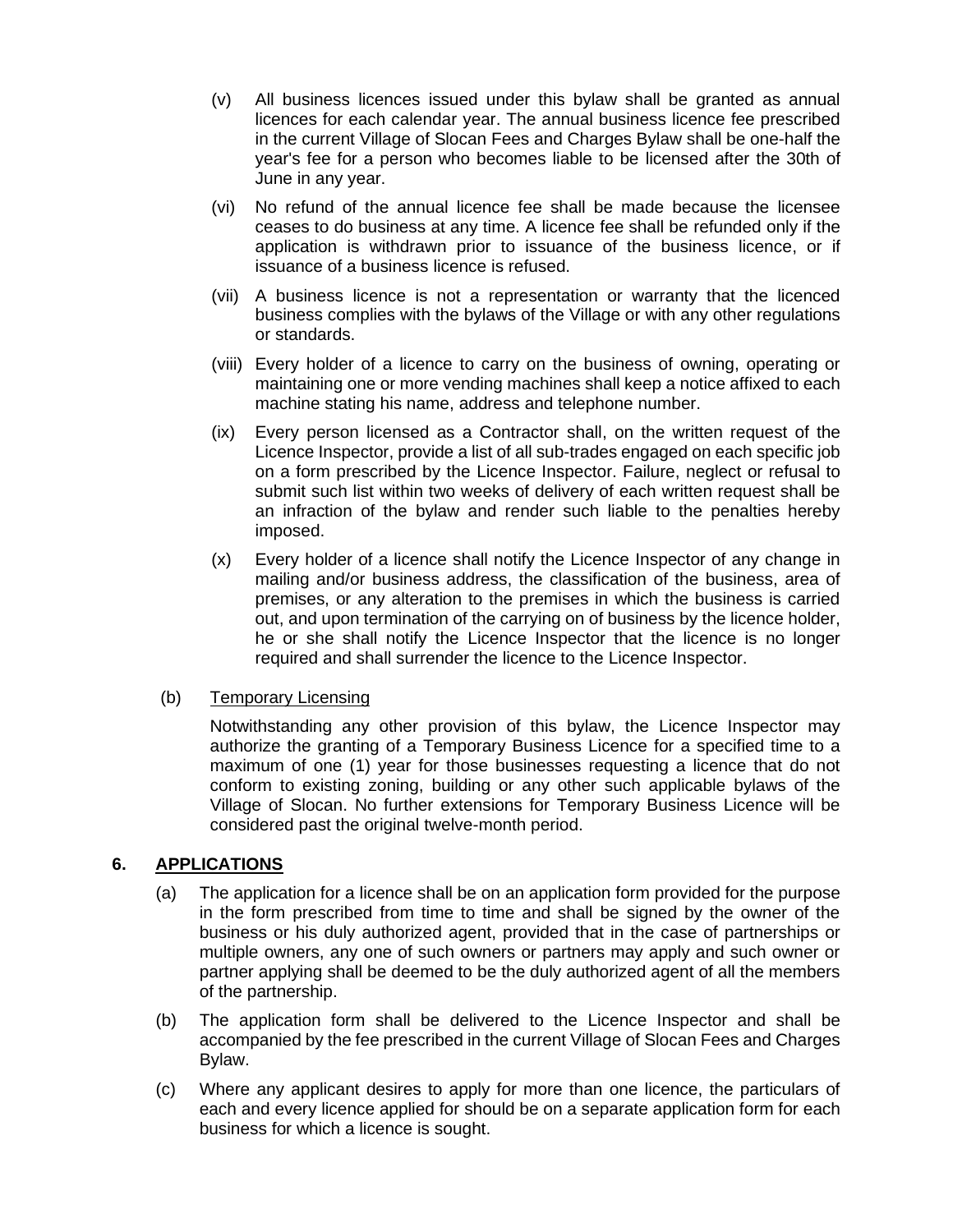- (d) All applications for licences shall give a full description in detail of the premises in or upon which the applicant intends to carry on a business for which he has made an application for a licence, and no person to whom the licence has been granted shall carry on a business upon any premises other than those set forth in the said application without first making an application under this Section for a new licence or for a transfer of such licence as hereinafter provided.
- (e) All applications for licences under this bylaw shall be made to the Inspector on the form of application provided and therein the applicant shall make a true and correct statement in writing disclosing all things required.

## **7. TRANSFERS**

- (a) Any person desiring to obtain the transfer of any licence or a part interest in any licence held under this bylaw by any other person shall make application in every material respect the same as that required to obtain a licence under this bylaw; and the powers, conditions, requirements and procedures herein contained relating to the granting and refusal of licences and appeals thereon shall apply to all such applications.
- (b) An application for a transfer of a licence shall be made when:
	- (i) a person changes his place of business or in any manner makes a material change to his place of business; and
	- (ii) a person changes the number of tables, rooms, machines, or anything required from initially prescribed applications; and the Licence Inspector will endorse the changes of the licence and collect any additional fees thereof.

## **8. HOME-BASED BUSINESS**

The following terms and conditions are to be given due consideration by the Licence Inspector prior to the issuance of a Home-Based Business Licence:

- (a) That the carrying on of business by an individual within a residential zone be conducted within the primary dwelling unit.
- (b) The floor area devoted to the home-based business shall not exceed fifty per cent (50%) of the floor area of the primary dwelling unit. This regulation does not apply with Bed & Breakfast or Vacation Rental Units.
- (c) The business shall be carried on only by a person or person resident on the parcel and no more than one person not resident thereon shall work within the premises.
- (d) No change shall be made in the external appearance of the building to indicate that a home-based business is being conducted therein; except for one non-illuminated sign not larger than 0.1 square meter.
- (e) No commodities may be offered for sale except those produced on the premises.
- (f) There shall be no external storage or outdoor display of materials, equipment or finished product or commodity.
- (g) The business shall produce no public nuisance whether by noise, vehicles, smoke, odour, dust, glare, electrical interference or by other means.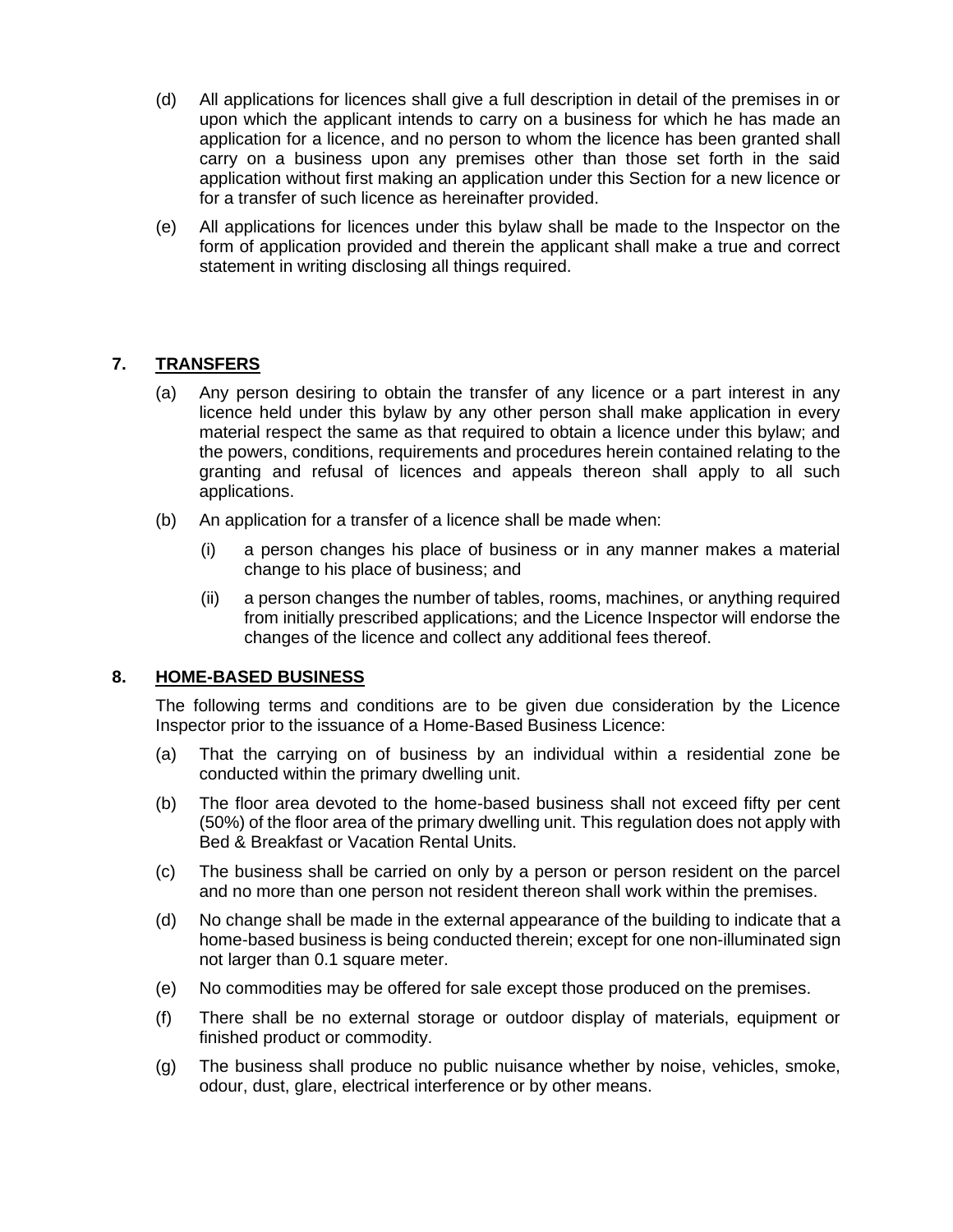- (h) The business shall not interrupt the peace and tranquility of the neighbourhood so as to cause a nuisance.
- (i) The home-based business shall provide sufficient off-street parking so as not to affect the neighbourhood. Parking shall be provided in accordance to the regulations of the Village of Slocan Zoning Bylaw and shall be in addition to those units provided for the primary dwelling.
- (j) The Home-Based Business Licence issued shall not detract from the commercial zone of the community.
- (k) The fee for a Home-Based Business Licence shall be that listed in the current Village of Slocan Fees and Charges Bylaw.
- (l) That in a rented premise the landowner, manager or agent shall authorize in writing the tenant to obtain a licence and such authorization shall be submitted prior to the issuance of a licence.

## **9.0 CANNABIS RETAIL SALES FACILITY**

- (a) A Cannabis Retail Sales Facility must not:
	- i. advertise or promote the use of cannabis to a person under the age of 19;
	- ii. allow a person to smoke, vape, consumer or otherwise ingest cannabis or products containing cannabis on the premises;
	- iii. display signage that is in contravention to Provincial and Federal legislation and the Village's Sign Bylaw, including all amendments and replacements thereto;
	- iiiv. place any sandwich board signs outside of the premises.
- (b) A Cannabis Retail Sales Facility must:
	- i. be located on a property that has been approved by Council under the requirements of the Village of Slocan Zoning Bylaw.
	- ii. be licenced by the British Columbia Liquor & Cannabis Regulation Branch (LCRB) under the provisions of the *Cannabis Control and Licensing Act* and *Cannabis Distribution Act*, as amended or replaced from time to time.
	- iii. ensure that no odour is detectable from public property, neighbouring properties, or other premises within the same building.
	- iiiv. not use the premise to carry on business other than the Cannabis Retail Sales Facility.
- (c) Only one (1) Cannabis Retail Sales Facility at a time will be permitted within the Village limits.
- (d) Hours of operation are limited to 9:00am to 8:00pm daily.
- (e) A Cannabis Retail Sales Facility must promptly bring to the attention of the Licence Inspector:
	- i. The name of any new on-site manager, officer, director or shareholder of the licensee;
	- ii. Any criminal charge brought against the licensee or an on-site manager, officer, director or shareholder of the licensee.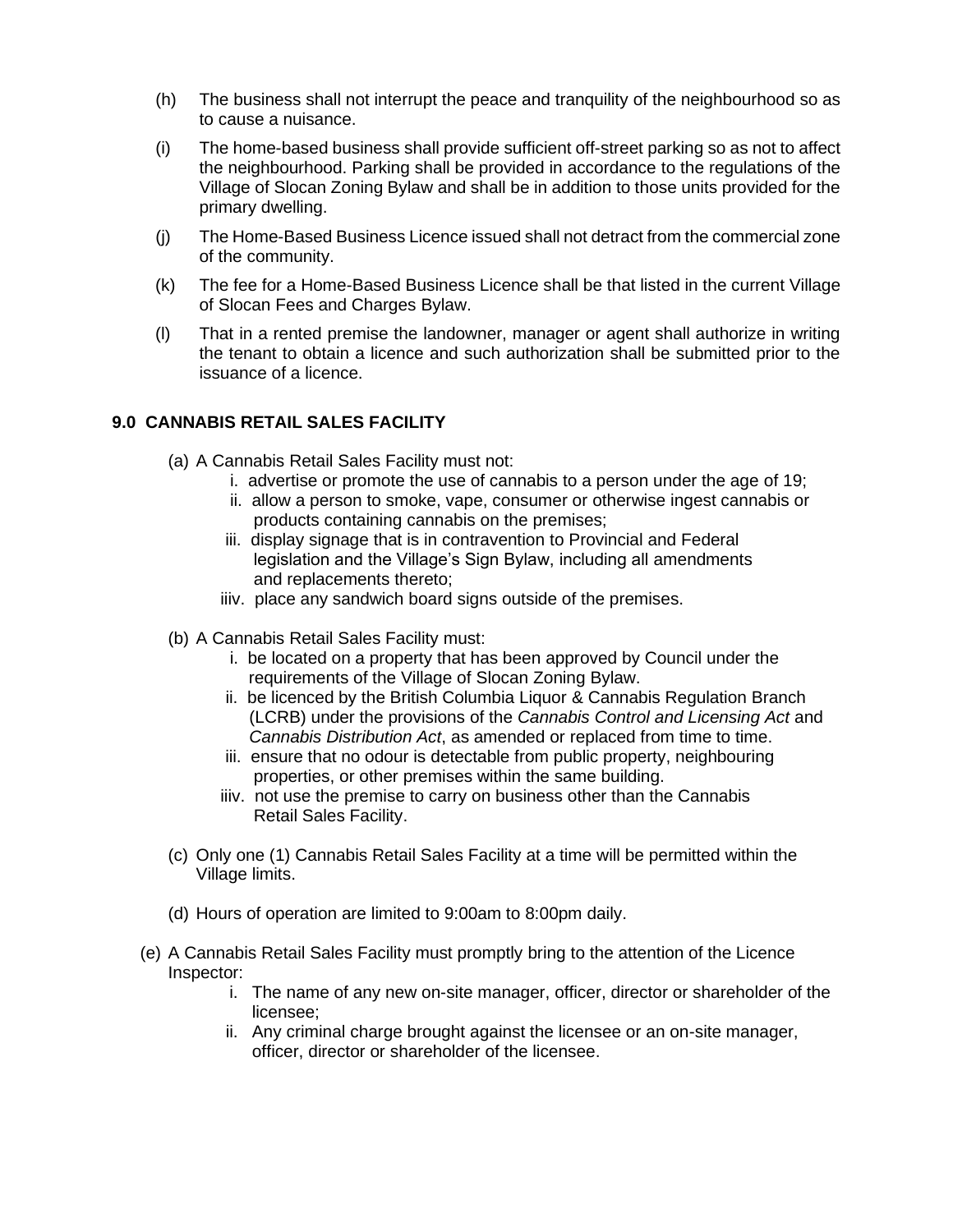## **10. MOBILE FOOD VENDING**

- (a) No person shall operate mobile food vending within the Village of Slocan without first obtaining and maintaining a valid Mobile Food Vending Licence for each mobile food vending unit in operation.
- (b) A maximum of one (1) food cart, trailer or truck selling the same food types will be permitted per vending area, and are solely at the discretion of the Licence Inspector for approval. Vendor applications will be approved on a first-come, first-served basis, and licences must be re-applied for each calendar year.
- (c) No person shall operate mobile food vending without providing proof satisfactory to the Village that the following permissions have been obtained, and regulations met:
	- (i) Interior Health Approval;
	- (ii) FoodSafe BC Certification;
	- (iii) Proof of Motor Vehicle Insurance (Food Trucks and Food Trailers);
	- (iv) Proof of Liability Insurance Coverage which meets the following minimum requirements:
		- 1) Inclusive limit of \$2,000,000 and Public Liability & Property Damage;
		- 2) Cross Liability Clause;
		- 3) *The Corporation of the Village of Slocan* named as joint insured under the policy;
		- 4) Provide that the coverage under the policy cannot be cancelled or any provisions changed or deleted unless thirty days' prior written notice is given to the Village by the Insurer.
	- (v) A Discharge Management Plan satisfactory to the Village that describes how and where fats, oils and grease will be disposed, if applicable.
- (d) Mobile food vending businesses are limited to the sale of food and non-alcoholic beverages.
- (e) Mobile food vending cart design and size must be approved by License Inspector.
- (f) Mobile vending carts must only operate in areas designated by the Village of Slocan, as shown in Schedule 'A' attached hereto and forming part of this bylaw.
- (g) No person shall operate mobile food vending in locations other than the following:
	- (i) Private Property zoned for Commercial use, with the Mobile Food Vending business being at least a distance of 30 meters from an existing permanent food service establishment.
	- (ii) Village property and park locations as specified in Schedule 'A' attached hereto and forming part of this bylaw.
- (h) Mobile vending carts shall only operate be between the hours of 9:00 a.m. to 9:00 p.m.
- (i) No person shall operate mobile food vending within:
	- (i) 30 meters of an existing permanent food service establishment;
	- (ii) 100 meters of any elementary school;
	- (iii) 150 meters of a special event or festival (except where permission from the event coordinator has been obtained, in writing, and provided to the Village); and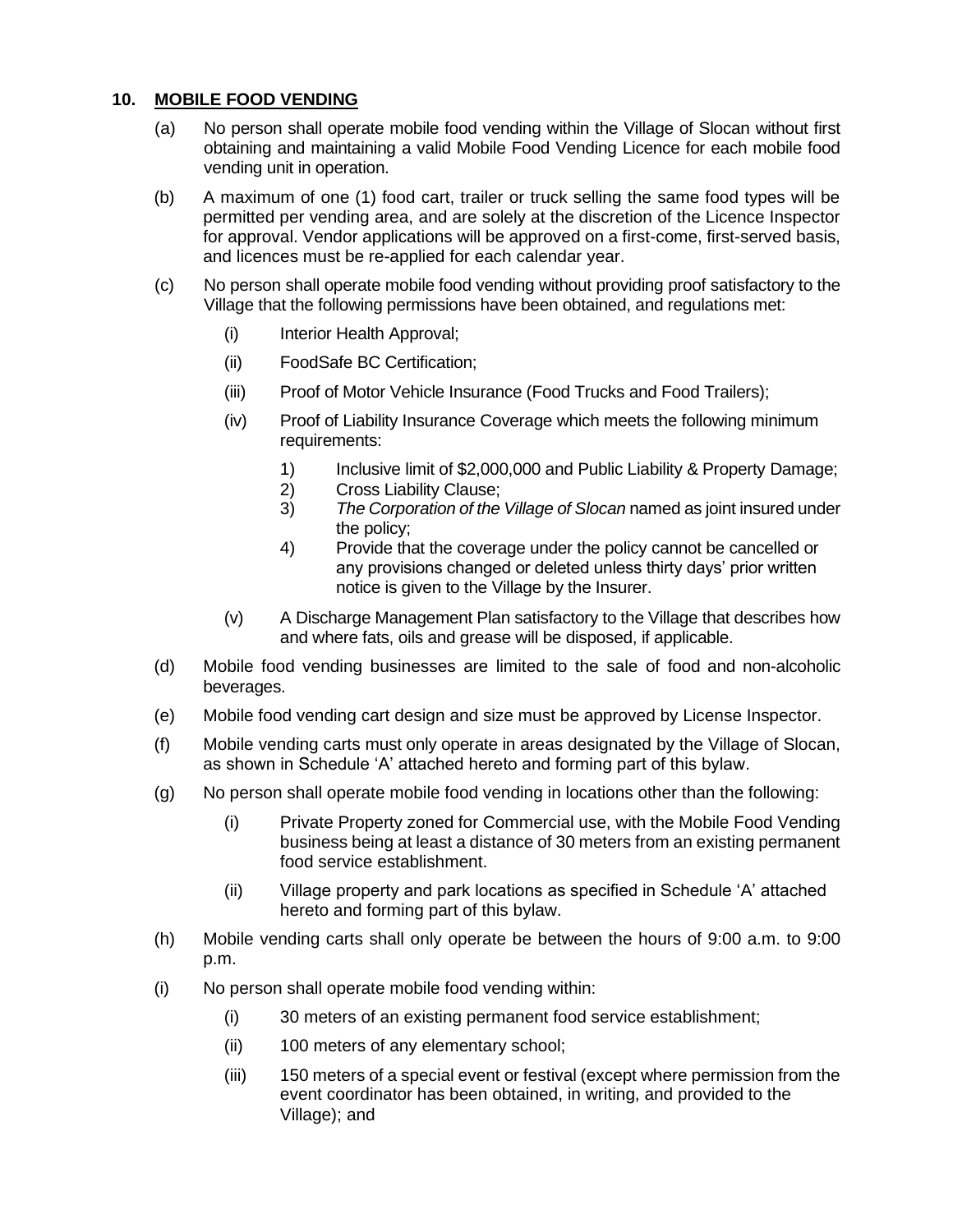- (iv) residentially-zoned areas unless approved by the Licence Inspector for a special event.
- (j) No person shall provide or operate a food truck or trailer more than:
	- (i) 2.5 meters in width; and
	- (ii) 8 meters in length.
- (k) No person shall operate mobile food vending on private property, without first supplying the Licence Inspector with a written letter of permission from the owner of the property on which the vendor will be locating.
- (l) No person shall carry on a Mobile Food Vending business on public property unless located in a location specified in Schedule 'A' attached hereto and forming part of this bylaw, or under a permit issued by the Village for Special Events.
- (m) No person shall operate or provide mobile food vending that is not maintained at all times in good sanitary and aesthetically pleasing condition.
- (n) No person shall operate or provide mobile food vending without its own power and water source. No person shall operate generators used to provide power if they, in the opinion of the Village, create a disturbance.
- (o) No person shall operate or provide mobile food vending without providing proper waste and recycling receptacles adequate to ensure the cleanliness of the adjacent area. No person shall operate a mobile vending unit without a cleanup within a 10 meter radius after service at a location, and removing of all collected garbage from the location.
- (p) No person shall operate mobile vending without maintaining clearance on all sides of the mobile food vending unit such that pedestrians are able to easily and safely pass by without congestion.
- (q) No person shall operate mobile food vending in a manner that restricts or interferes with the ingress or egress of the adjacent property owner or constitute an obstruction to adequate access by emergency services, Village services, or other service vehicles.
- (r) No person shall leave mobile food vending unattended.
- (s) No person shall store mobile food vending on public property overnight.
- (t) Business Licences for mobile vendors are not transferrable.
- (u) Mobile vendors are agree to keep areas clean and are responsible for the daily removal of and disposal of garbage and recyclable containers collected.
- (v) Garbage and recyclables must not be left on site or placed in Village refuse containers.
- (w) Vendors displaying products after dark must provide adequate lighting;
- (x) Mobile vending carts shall neither create nor cause a fire hazard, or electrical interference.
- (y) Mobile vendors must not operate any noise or sound-making equipment as to create a nuisance.

## **11. GENERAL**

(a) The Licence Inspector may refuse in any particular case to grant the request of an applicant for a licence or renewal of a licence.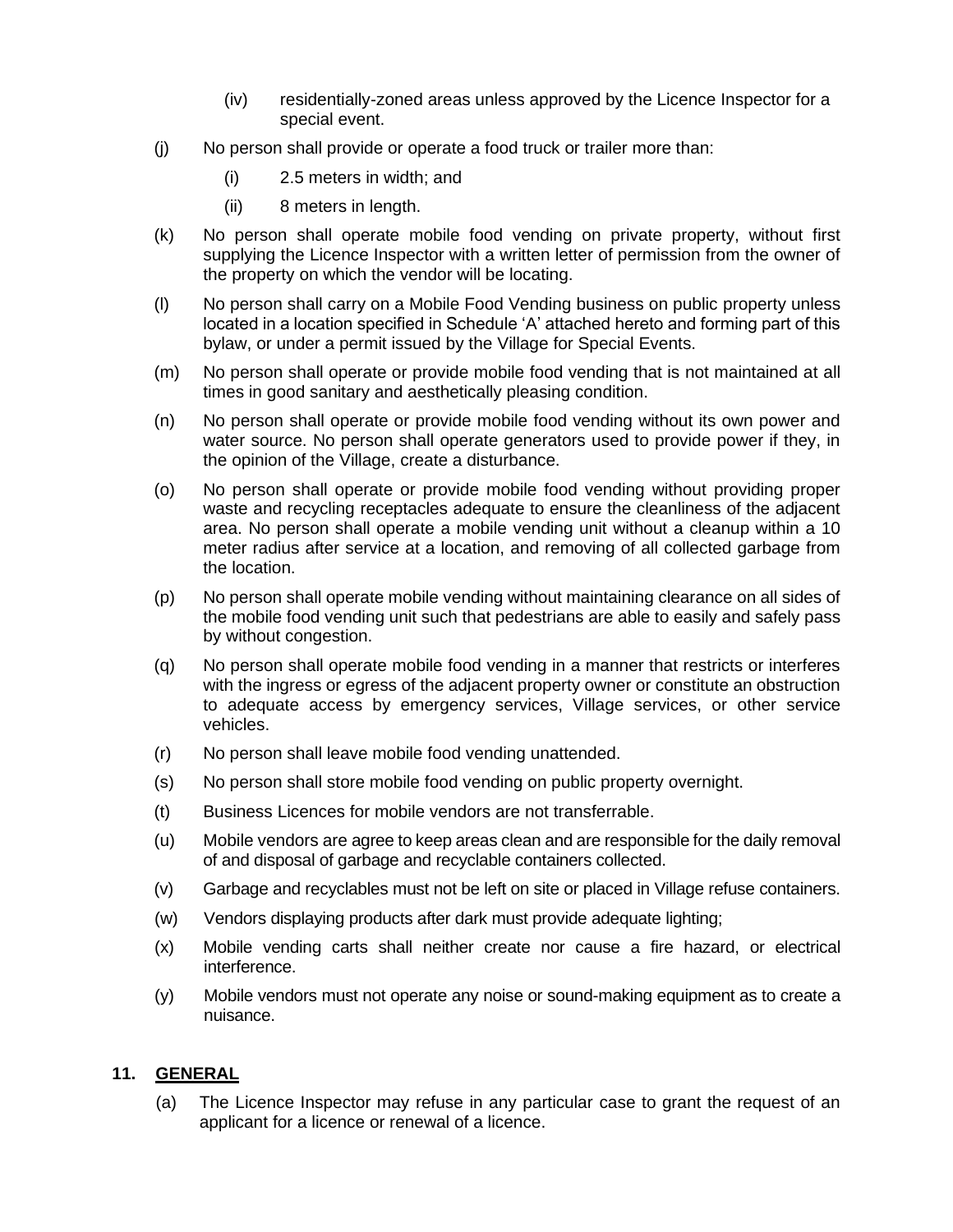- (b) The Licence Inspector may revoke a licence for reasonable cause after giving notice to the licensee and after giving the licensee an opportunity to be heard.
- (c) Any person who has applied for but failed to be granted a licence or who has had a licence revoked may appeal to Council.

## **12. PENALTIES**

- (a) Every person who violates any of the provisions of this bylaw or who suffers or permits any act or thing to be done in contravention of any such provisions or who neglects to do or refrains from doing anything required to be done by any of the provisions of this bylaw shall be deemed to be guilty of an infraction thereof and liable to the penalties hereinafter provided. Every continuing infraction shall be deemed to be a new and separate offence for each day during which the same shall continue.
- (b) Any person guilty of an infraction of this bylaw shall be liable upon summary conviction to a minimum fine or penalty of One Hundred Dollars (\$100.00) and costs; and on default of payment, to imprisonment for a term not exceeding Sixty (60) days.

## **13. SEVERABILITY**

If a court of competent jurisdiction declares any portion of this bylaw invalid, then the invalid portion must be severed and the remainder of the bylaw is deemed valid.

#### **14. REPEAL**

The "Corporation of the Village of Slocan Business Licence Bylaw No. 606, 2011" and all amendments thereto are hereby repealed.

## **15. TITLE**

This bylaw may be cited as the **"Village of Slocan Business Licence Bylaw No. 662, 2018.**

READ A FIRST TIME the  $11<sup>th</sup>$  day of June, 2018. READ A SECOND TIME the  $11<sup>th</sup>$  day of June, 2018. READ A THIRD TIME the  $11<sup>th</sup>$  day of June, 2018. FINALLY PASSED AND ADOPTED the 9<sup>th</sup> day of July, 2018.

Mayor

Chief Administrative Officer

\_\_\_\_\_\_\_\_\_\_\_\_\_\_\_\_\_\_\_\_\_\_\_\_\_\_\_

\_\_\_\_\_\_\_\_\_\_\_\_\_\_\_\_\_\_\_\_\_\_\_\_\_\_\_